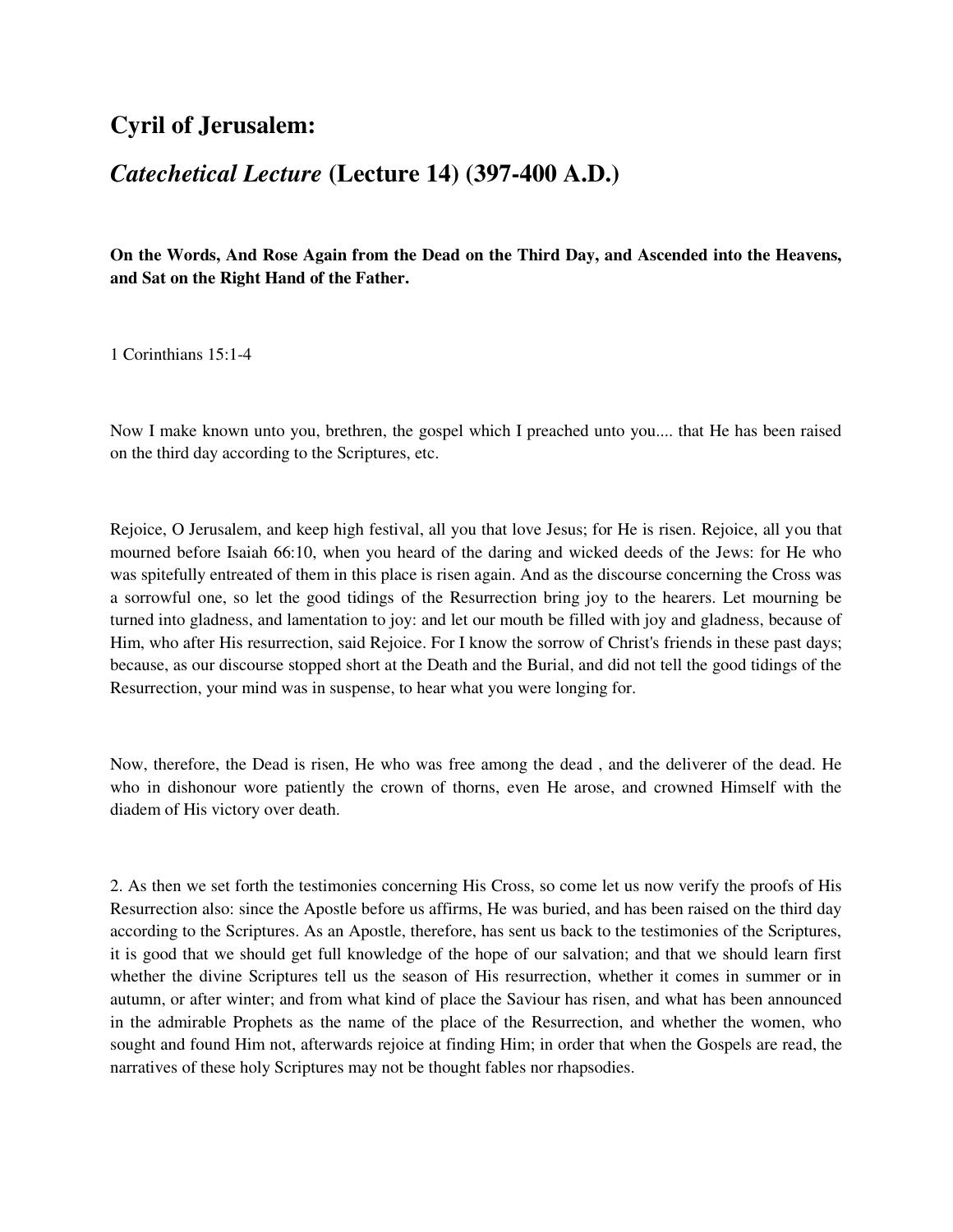3. That the Saviour then was buried, you have heard distinctly in the preceding discourse, as Isaiah says, His burial shall be in peace : for in His burial He made peace between heaven and earth, bringing sinners unto God: and, that the righteous is taken out of the way of unrighteousness : and, His burial shall be in peace: and, I will give the wicked for His burial. There is also the prophecy of Jacob saying in the Scriptures, He lay down and couched as a lion, and as a lion's cub: who shall rouse Him up Genesis 49:9? And the similar passage in Numbers, He couched, He lay down as a lion, and as a lion's whelp. Numbers 24:9 The Psalm also you have often heard, which says, And You have brought me down into the dust of death. Moreover we took note of the spot, when we quoted the words, Look unto the rock, which you have hewn. But now let the testimonies concerning His resurrection itself go with us on our way.

4. First, then, in the 11th Psalm He says, For the misery of the poor, and the sighing of the needy, now will I arise, says the Lord. But this passage still remains doubtful with some: for He often rises up also in anger , to take vengeance upon His enemies.

Come then to the 15th Psalm, which says distinctly: Preserve Me, O Lord, for in You have I put my trust : and after this, their assemblies of blood will I not join, nor make mention of their names between my lips ; since they have refused me, and chosen Cæsar as their king : and also the next words, I foresaw the Lord alway before Me, because He is at My right hand, that I may not be moved : and soon after Yea and even until night my reins chastened me. And after this He says most plainly, For You will not leave My soul in hell ; neither will You allow Your Holy One to see corruption. He said not, neither will You allow Your Holy One to see death, since then He would not have died; but corruption, says He, I see not, and shall not abide in death. You have made known to Me the ways of life. Behold here is plainly preached a life after death. Come also to the 29th Psalm, I will extol You, O Lord, for You have lifted Me up, and hast not made My foes to rejoice over Me. What is it that took place? Were you rescued from enemies, or were you released when about to be smitten? He says himself most plainly, O Lord, You have brought up My soul from hell. There he says, You will not leave, prophetically: and here he speaks of that which is to take place as having taken place, You have brought up. You have saved Me from them that go down into the pit. At what time shall the event occur? Weeping shall continue for the evening, and joy comes in the morning : for in the evening was the sorrow of the disciplines, and in the morning the joy of the resurrection.

5. But would you know the place also? Again He says in Canticles, I went down into the garden of nuts Song of Songs 4:11; for it was a garden where He was crucified. For though it has now been most highly adorned with royal gifts, yet formerly it was a garden, and the signs and the remnants of this remain. A garden enclosed, a fountain sealed Song of Songs 4:12, by the Jews who said, We remember that that deceiver said while He was yet alive, After three days, I will rise: command, therefore, that the sepulchre be made sure; and further on, So they went, and made the sepulchre sure, sealing the stone with the guard. Matthew 27:63, 65 And aiming well at these, one says, and in rest You shall judge them. But who is the fountain that is sealed, or who is interpreted as being a well-spring of living water Song of Songs 4:15? It is the Saviour Himself, concerning whom it is written, For with You is the fountain of life.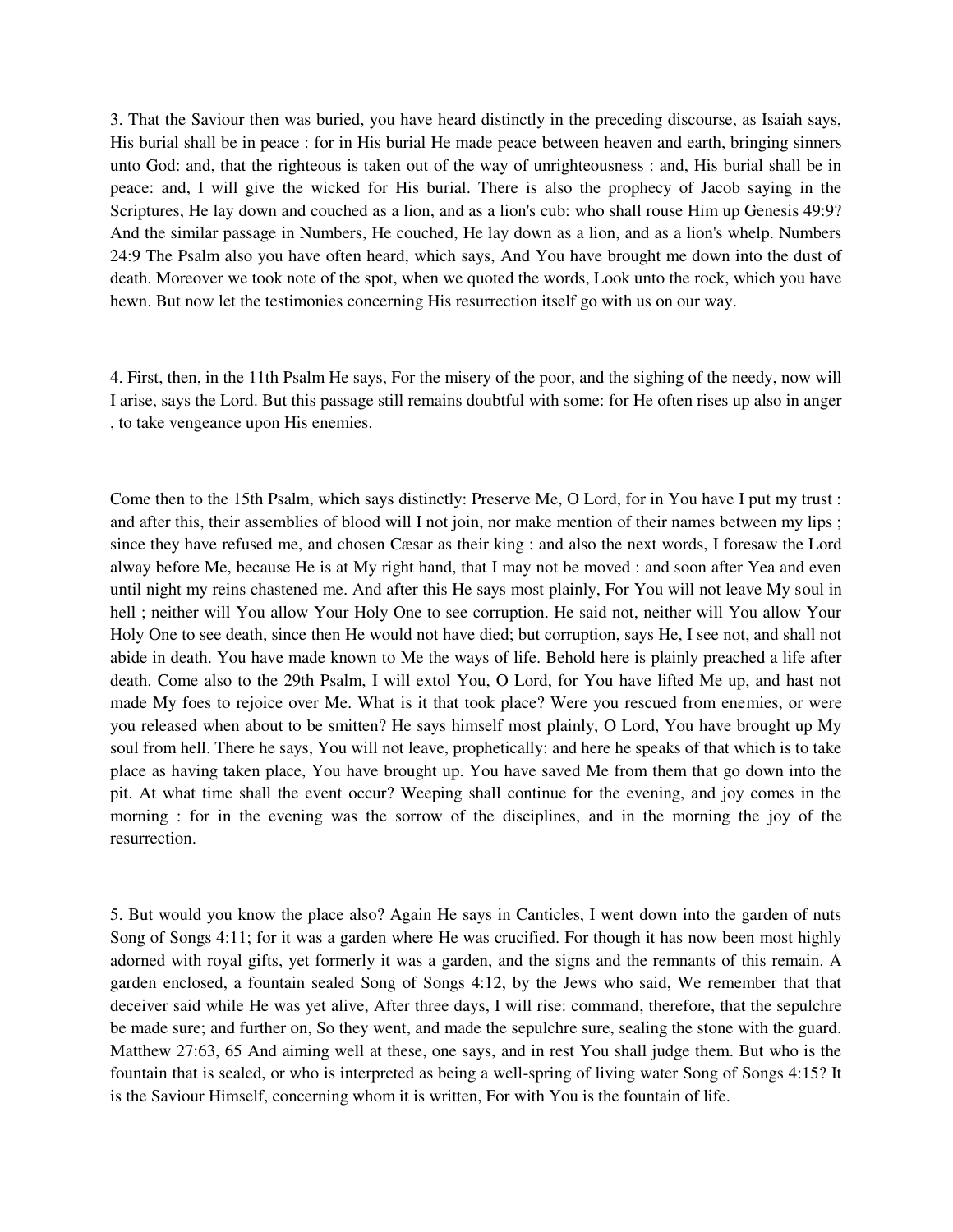6. But what says Zephaniah in the person of Christ to the disciples? Prepare yourself, be rising at the dawn: all their gleaning is destroyed : the gleaning, that is, of the Jews, with whom there is not a cluster, nay not even a gleaning of salvation left; for their vine is cut down. See how He says to the disciples, Prepare yourself, rise up at dawn: at dawn expect the Resurrection.

And farther on in the same context of Scripture He says, Therefore wait thou for Me, says the Lord, until the day of My Resurrection at the Testimony. You see that the Prophet foresaw the place also of the Resurrection, which was to be surnamed the Testimony. For what is the reason that this spot of Golgotha and of the Resurrection is not called, like the rest of the Churches, a Church, but a Testimony? Why, perhaps, it was because of the Prophet, who had said, until the day of My Resurrection at the Testimony.

7. And who then is this, and what is the sign of Him that rises? In the words of the Prophet that follow in the same context, He says plainly, For then will I turn to the peoples a language : since, after the Resurrection, when the Holy Ghost was sent forth the gift of tongues was granted, that they might serve the Lord under one yoke. And what other token is set forth in the same Prophet, that they should serve the Lord under one yoke? From beyond the rivers of Ethiopia they shall bring me offerings. You know what is written in the Acts, when the Ethiopian eunuch came from beyond the rivers of Ethiopia. Acts 8:27 When therefore the Scriptures tell both the time and the peculiarity of the place, when they tell also the signs which followed the Resurrection, have thou henceforward a firm faith in the Resurrection, and let no one stir you from confessing Christ risen from the dead 2 Timothy 2:8 .

8. Now take also another testimony in the 87th Psalm, where Christ speaks in the Prophets, (for He who then spoke came afterwards among us): O Lord, God of My salvation, I have cried day and night before You, and a little, farther on, I became as it were a man without help, free among the dead. He said not, I became a man without help; but, as it were a man without help. For indeed He was crucified not from weakness, but willingly and His Death was not from involuntary weakness. I was counted with them that go down into the pit. And what is the token? You have put away Mine acquaintance far from Me (for the disciples have fled). Will You show wonders to the dead ? Then a little while afterwards: And unto You have I cried, O Lord ; and in the morning shall my prayer come before You. Do you see how they show the exact point of the Hour, and of the Passion and of the Resurrection?

9. And whence has the Saviour risen? He says in the Song of Songs: Rise up, come, My neighbour : and in what follows, in a cave of the rock! A cave of the rock He called the cave which was erewhile before the door of the Saviour's sepulchre, and had been hewn out of the rock itself, as is wont to be done here in front of the sepulchres. For now it is not to be seen, since the outer cave was cut away at that time for the sake of the present adornment. For before the decoration of the sepulchre by the royal munificence, there was a cave in the front of the rock. But where is the rock that had in it the cave? Does it lie near the middle of the city, or near the walls and the outskirts? And whether is it within the ancient walls, or within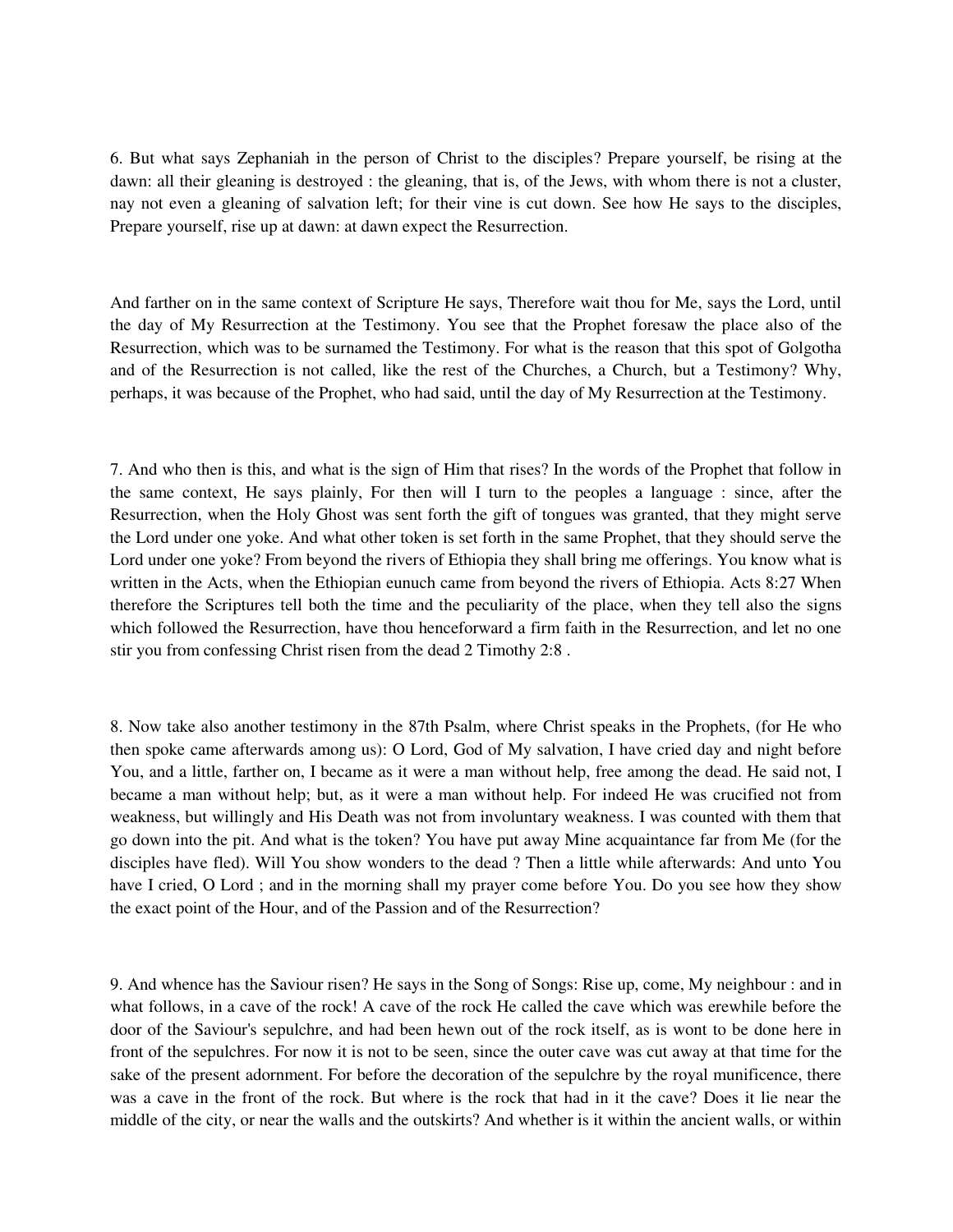the outer walls which were built afterwards? He says then in the Canticles: in a cave of the rock, close to the outer wall.

10. At what season does the Saviour rise? Is it the season of summer, or some other? In the same Canticles immediately before the words quoted He says, The winter is past, the rain is past and gone ; the flowers appear on the earth; the time of the pruning has come. Is not then the earth full of flowers now, and are they not pruning the vines? You see how he said also that the winter is now past. For when this month Xanthicus has come, it is already spring. And this is the season, the first month with the Hebrews, in which occurs the festival of the Passover, the typical formerly, but now the true. This is the season of the creation of the world: for then God said, Let the earth bring forth herbage of grass, yielding seed after his kind and after his likeness. And now, as you see, already every herb is yielding seed. And as at that time God made the sun and moon and gave them courses of equal day (and night), so also a few days since was the season of the equinox.

At that time God said, let us make man after our image and after our likeness. And the image he received, but the likeness through his disobedience he obscured. At the same season then in which he lost this the restoration also took place. At the same season as the created man through disobedience was cast out of Paradise, he who believed was through obedience brought in. Our Salvation then took place at the same season as the Fall: when the flowers appeared, and the pruning had come.

11. A garden was the place of His Burial, and a vine that which was planted there: and He has said, I am the vine! He was planted therefore in the earth in order that the curse which came because of Adam might be rooted out. The earth was condemned to thorns and thistles: the true Vine sprang up out of the earth, that the saying might be fulfilled, Truth sprang up out of the earth, and righteousness looked down from heaven. And what will He that is buried in the garden say? I have gathered My myrrh with My spices: and again, Myrrh and aloes, with all chief spices. Now these are the symbols of the burying; and in the Gospels it is said, The women came unto the sepulchre bringing the spices which they had prepared Luke 24:1 : Nicodemus also bringing a mixture of myrrh and aloes. John 19:39 And farther on it is written, I did eat My bread with My honey : the bitter before the Passion, and the sweet after the Resurrection. Then after He had risen He entered through closed doors: but they believed not that it was He: for they supposed that they beheld a spirit. Luke 24:37 But He said, Handle Me and see. Put your fingers into the print of the nails, as Thomas required. And while they yet believed not for joy, and wondered, He said to them, Have you anything to eat here? And they gave Him a piece of a broiled fish and honeycomb. Luke 24:41 Do you see how that is fulfilled, I ate My bread with My honey.

12. But before He entered through the closed doors, the Bridegroom and Suitor of souls was sought by those noble and brave women. They came, those blessed ones, to the sepulchre, and sought Him Who had been raised, and the tears were still dropping from their eyes, when they ought rather to have been dancing with joy for Him that had risen. Mary came seeking Him, according to the Gospel, and found Him not: and presently she heard from the Angels, and afterwards saw the Christ. Are then these things also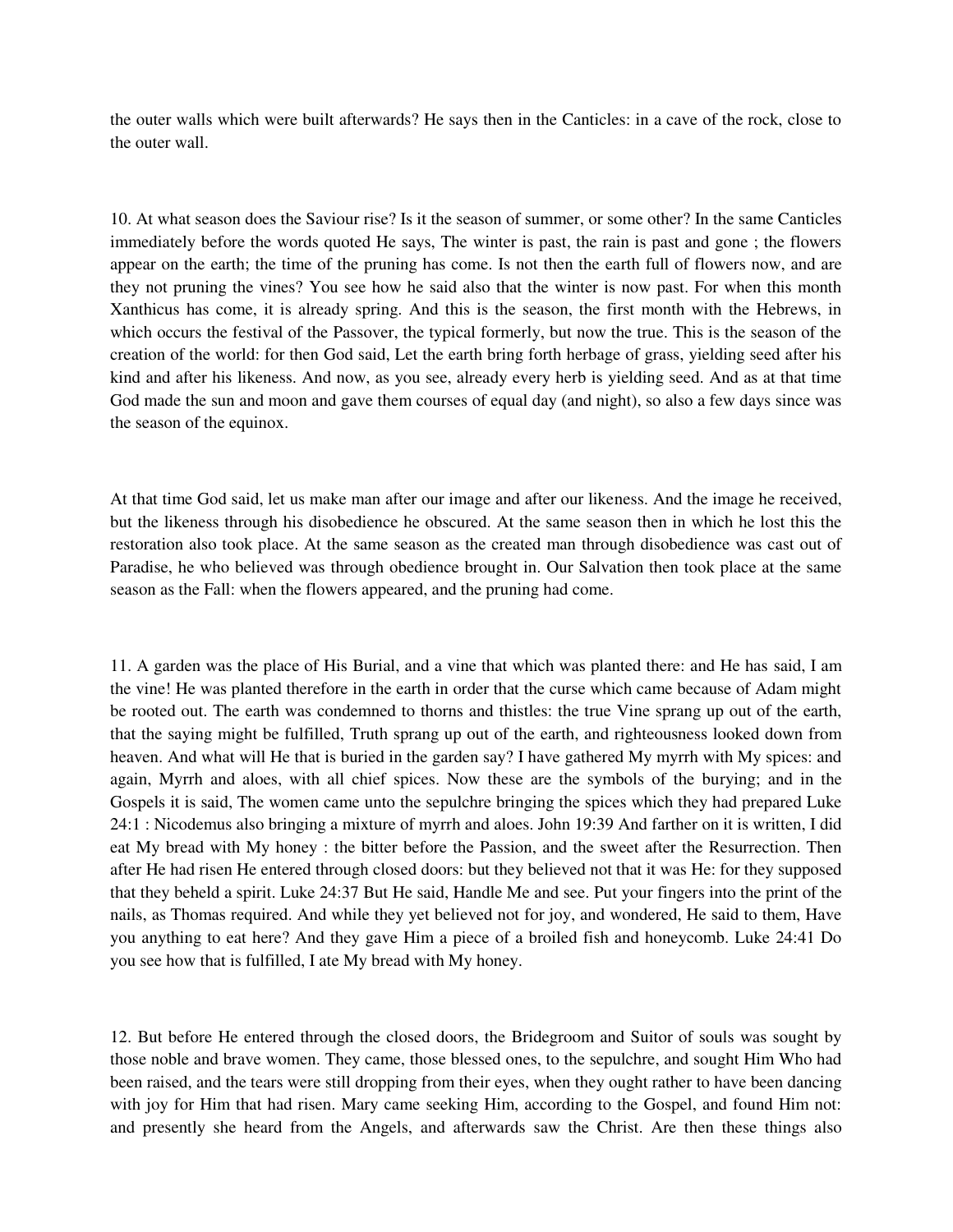written? He says in the Song of Songs, On my bed I sought Him whom my soul loved. At what season? By night on my bed I sought Him Whom my soul loved: Mary, it says, came while it was yet dark. On my bed I sought Him by night, I sought Him, and I found Him not. And in the Gospels Mary says, They have taken away my Lord, and I know not where they have laid Him. John 20:13 But the Angels being then present cure their want of knowledge; for they said, Why do you seek the living among the dead Luke 24:5? He not only rose, but had also the dead with Him when He rose. Matthew 27:52 But she knew not, and in her person the Song of Songs said to the Angels, Saw ye Him Whom my soul loved? It was but a little that I passed from them (that is, from the two Angels), until I found Him Whom my soul loved. I held Him, and would not let Him go Song of Songs 3:3-4 .

13. For after the vision of the Angels, Jesus came as His own Herald; and the Gospel says, And behold Jesus met them, saying, All hail! And they came and took hold of His feet. Matthew 28:9 They took hold of Him, that it might be fulfilled, I will hold Him, and will not let Him go. Though the woman was weak in body, her spirit was manful. Many waters quench not love, neither do rivers drown it Song of Songs 8:7; He was dead whom they sought, yet was not the hope of the Resurrection quenched. And the Angel says to them again, Fear not ye; I say not to the soldiers, fear not, but to you ; as for them, let them be afraid, that, taught by experience, they may bear witness and say, Truly this was the Son of God Matthew 27:54; but you ought not to be afraid, for perfect love casts out fear. 1 John 4:18 Go, tell His disciples that He is risen Matthew 28:7; and the rest. And they depart with joy, yet full of fear; is this also written? yes, the second Psalm, which relates the Passion of Christ, says, Serve the Lord with fear, and rejoice unto Him with trembling — rejoice, because of the risen Lord; but with trembling, because of the earthquake, and the Angel who appeared as lightning.

14. Though, therefore, Chief Priests and Pharisees through Pilate's means sealed the tomb; yet the women beheld Him who was risen. And Esaias knowing the feebleness of the Chief Priests, and the women's strength of faith, says, You women, who come from beholding, come hither ; for the people has no understanding;— the Chief Priests want understanding, while women are eye-witnesses. And when the soldiers came into the city to them, and told them all that had come to pass, they said to them, Say ye, His disciples came by night, and stole Him away while we slept Matthew 28:13? Well therefore did Esaias foretell this also, as in their persons, But tell us, and relate to us another deceit. Isaiah 30:10 He who rose again, is up, and for a gift of money they persuade the soldiers; but they persuade not the kings of our time. The soldiers then surrendered the truth for silver; but the kings of this day have, in their piety, built this holy Church of the Resurrection of God our Saviour, inlaid with silver and wrought with gold, in which we are assembled ; and embellished it with the treasures of silver and gold and precious stones. And if this come to the governor's ears, they say, we will persuade him Matthew 38:14. Yes, though you persuade the soldiers, you will not persuade the world; for why, as Peter's guards were condemned when he escaped out of the prison, were not they also who watched Jesus Christ condemned? Upon the former, sentence was pronounced by Herod, for they were ignorant and had nothing to say for themselves; while the latter, who had seen the truth, and concealed it for money, were protected by the Chief Priests. Nevertheless, though but a few of the Jews were persuaded at the time, the world became obedient. They who hid the truth were themselves hidden; but they who received it were made manifest by the power of the Saviour, who not only rose from the dead, but also raised the dead with Himself. And in the person of these the Prophet Osee says plainly, After two days will He revive us, and in the third day we shall rise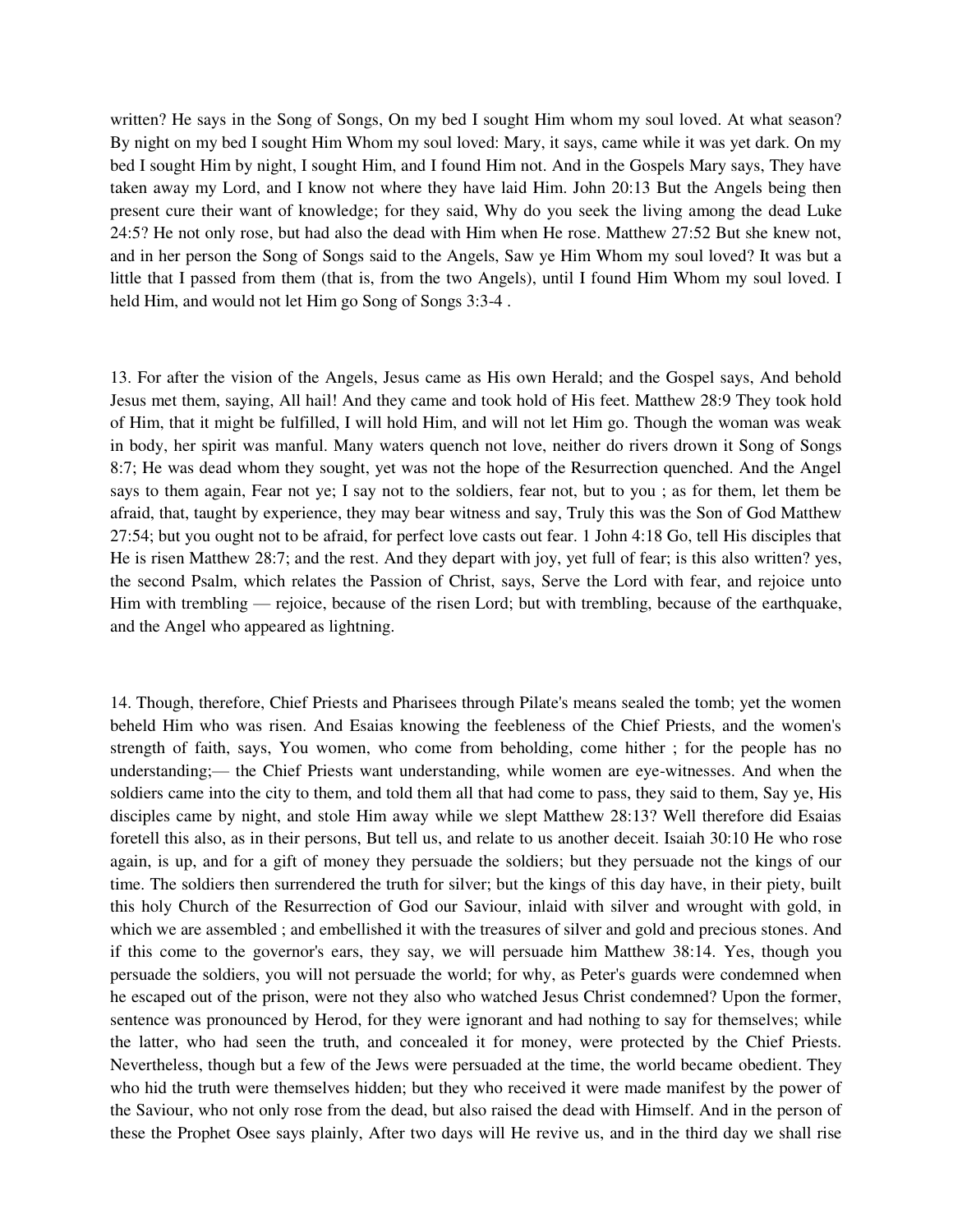again, and shall live in His sight Hosea 6:2 .

15. But since the disobedient Jews will not be persuaded by the Divine Scriptures, but forgetting all that is written gainsay the Resurrection of Jesus, it were good to answer them thus: On what ground, while you say that Eliseus and Elias raised the dead, do you gainsay the Resurrection of our Saviour? Is it that we have no living witnesses now out of that generation to what we say? Well, do you also bring forward witnesses of the history of that time. But that is written — so is this also written: why then do you receive the one, and reject the other? They were Hebrews who wrote that history; so were all the Apostles Hebrews: why then do you disbelieve the Jews ? Matthew who wrote the Gospel wrote it in the Hebrew tongue ; and Paul the preacher was a Hebrew of the Hebrews; and the twelve Apostles were all of Hebrew race: then fifteen Bishops of Jerusalem were appointed in succession from among the Hebrews. What then is your reason for allowing your own accounts, and rejecting ours, though these also are written by Hebrews from among yourselves.

16. But it is impossible, some one will say, that the dead should rise; and yet Eliseus twice raised the dead — when he was alive, and also when dead. Do we then believe, that when Eliseus was dead, a dead man who was cast upon him and touched him, arose and is Christ not risen? But in that case, the dead man who touched Eliseus, arose, yet he who raised him continued nevertheless dead: but in this case both the Dead of whom we speak Himself arose, and many dead were raised without having even touched Him. For many bodies of the Saints which slept arose, and they came out of the graves after His Resurrection, and went into the Holy City Matthew 27:52-53, (evidently this city, in which we now are ,) and appeared unto many. Eliseus then raised a dead man, but he conquered not the world; Elias raised a dead man, but devils are not driven away in the name of Elias. We are not speaking evil of the Prophets, but we are celebrating their Master more highly; for we do not exalt our own wonders by disparaging theirs; for theirs also are ours; but by what happened among them, we win credence for our own.

17. But again they say, A corpse then lately dead was raised by the living; but show us that one three days dead can possibly arise, and that a man should be buried, and rise after three days. If we seek for Scripture testimony in proof of such facts, the Lord Jesus Christ Himself supplies it in the Gospels, saying, For as Jonas was three days and three nights in the whale's belly; so shall the Son of man be three days and three nights in the heart of the earth. Matthew 12:40 And when we examine the story of Jonas, great is the force of the resemblance. Jesus was sent to preach repentance; Jonas also was sent: but whereas the one fled, not knowing what should come to pass; the other came willingly, to give repentance unto salvation. Jonas was asleep in the ship, and snoring amidst the stormy sea; while Jesus also slept, the sea, according to God's providence , began to rise, to show in the sequel the might of Him who slept. To the one they said, Why are you snoring? Arise, call upon your God, that God may save us Jonah 1:6; but in the other case they say unto the Master, Lord, save us. Matthew 8:25-26 Then they said, Call upon your God; here they say, save Thou. But the one says, Take me, and cast me into the sea; so shall the sea be calm unto you Jonah 1:12; the other, Himself rebuked the winds and the sea, and there was a great calm. Matthew 8:25-26 The one was cast into a whale's belly: but the other of His own accord went down there, where the invisible whale of death is. And He went down of His own accord, that death might cast up those whom he had devoured,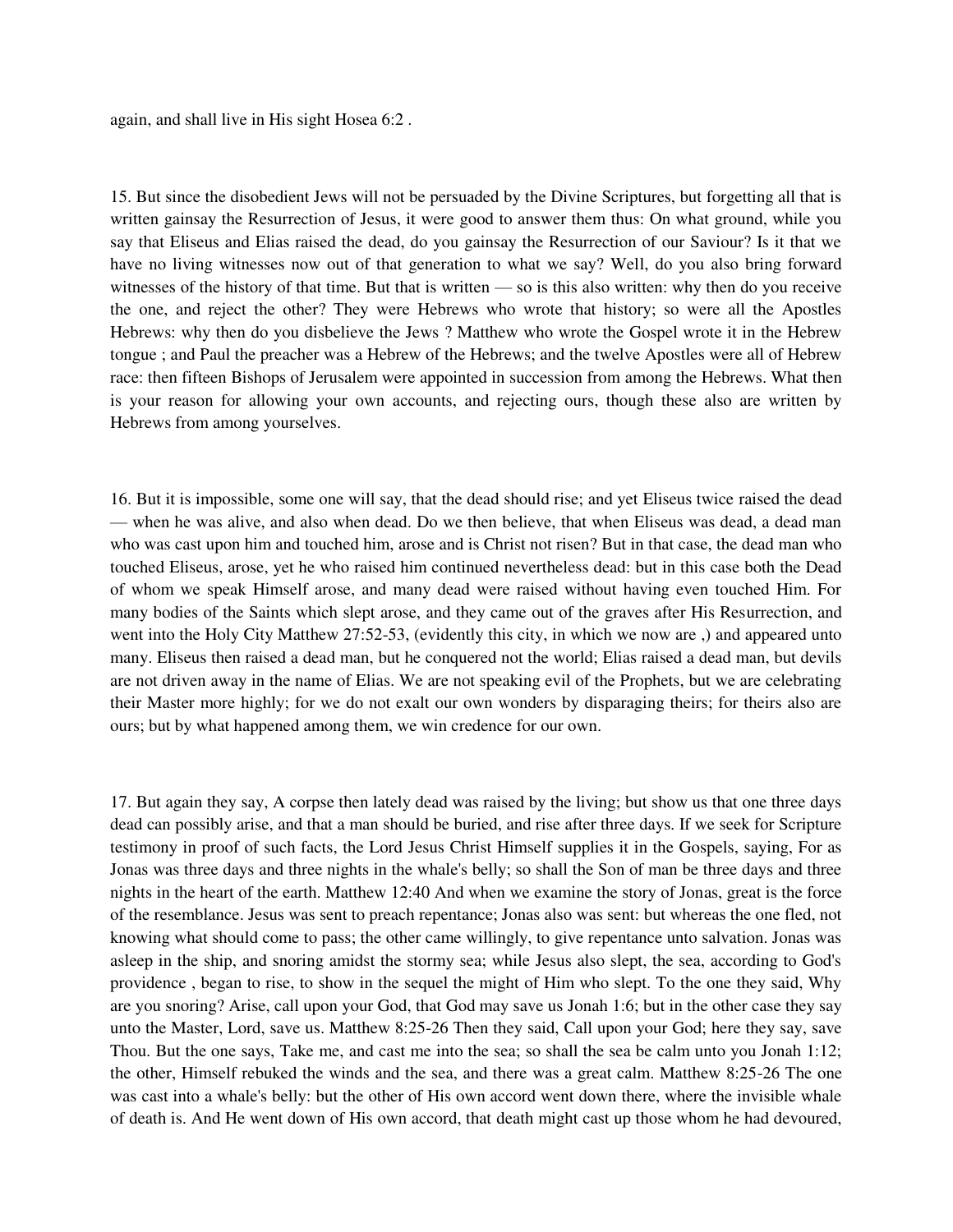according to that which is written, I will ransom them from the power of the grave; and from the hand of death I will redeem them Hosea 13:14 .

18. At this point of our discourse, let us consider whether is harder, for a man after having been buried to rise again from the earth, or for a man in the belly of a whale, having come into the great heat of a living creature, to escape corruption. For what man knows not, that the heat of the belly is so great, that even bones which have been swallowed moulder away? How then did Jonas, who was three days and three nights in the whale's belly, escape corruption? And, seeing that the nature of all men is such that we cannot live without breathing, as we do, in air, how did he live without a breath of this air for three days? But the Jews make answer and say, The power of God descended with Jonas when he was tossed about in hell. Does then the Lord grant life to His own servant, by sending His power with him, and can He not grant it to Himself as well? If that is credible, this is credible also; if this is incredible, that also is incredible. For to me both are alike worthy of credence. I believe that Jonas was preserved, for all things are possible with God Matthew 19:26; I believe that Christ also was raised from the dead; for I have many testimonies of this, both from the Divine Scriptures, and from the operative power even at this day of Him who arose — who descended into hell alone, but ascended thence with a great company; for He went down to death, and many bodies of the saints which slept arose Matthew 27:52 through Him.

19. Death was struck with dismay on beholding a new visitant descend into Hades, not bound by the chains of that place. Why, O porters of Hades, were you scared at sight of Him? What was the unwonted fear that possessed you? Death fled, and his flight betrayed his cowardice. The holy prophets ran unto Him, and Moses the Lawgiver, and Abraham, and Isaac, and Jacob; David also, and Samuel, and Esaias, and John the Baptist, who bore witness when he asked, Are You He that should come, or look we for another Matthew 11:3? All the Just were ransomed, whom death had swallowed; for it behooved the King whom they had proclaimed, to become the redeemer of His noble heralds. Then each of the Just said, O death, where is your victory? O grave, where is your sting ? For the Conqueror has redeemed us.

20. Of this our Saviour the Prophet Jonas formed the type, when he prayed out of the belly of the whale, and said, I cried in my affliction, and so on; out of the belly of hell Jonah 2:2, and yet he was in the whale; but though in the whale, he says that he is in Hades; for he was a type of Christ, who was to descend into Hades. And after a few words, he says, in the person of Christ, prophesying most clearly, My head went down to the chasms of the mountains ; and yet he was in the belly of the whale. What mountains then encompass you? I know, he says, that I am a type of Him, who is to be laid in the Sepulchre hewn out of the rock. And though he was in the sea, Jonas says, I went down to the earth, since he was a type of Christ, who went down into the heart of the earth. And foreseeing the deeds of the Jews who persuaded the soldiers to lie, and told them, Say that they stole Him away, he says, By regarding lying vanities they forsook their own mercy. Jonah 2:8 For He who had mercy on them came, and was crucified, and rose again, giving His own precious blood both for Jews and Gentiles; yet say they, Say that they stole Him away, having regard to lying vanities. But concerning His Resurrection, Esaias also says, He who brought up from the earth the great Shepherd of the sheep leddest Thy people like sheep by the hand of Moses and Aaron. Hebrews 13:20: Now the God of peace, that brought again from the dead our Lord Jesus, that great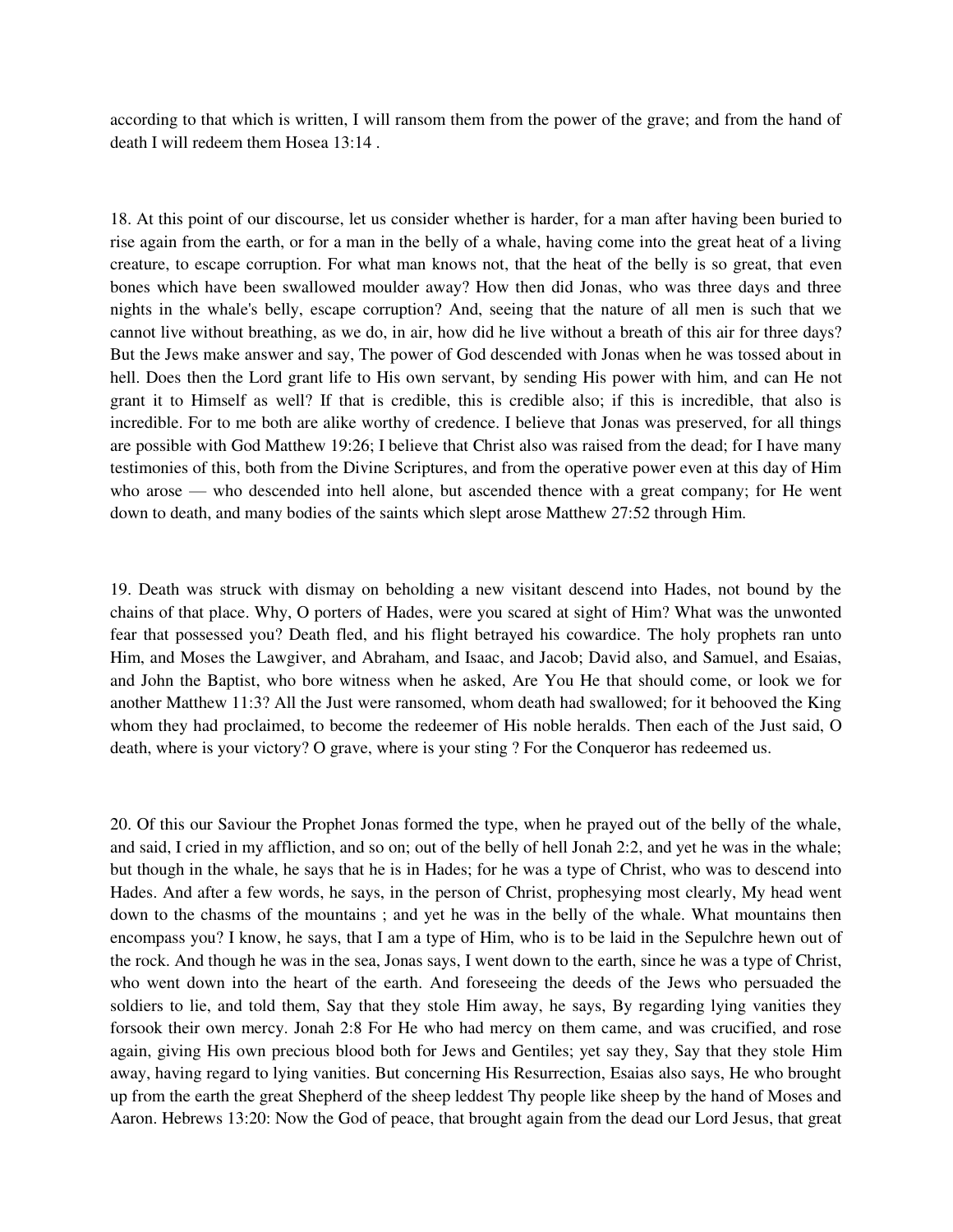Shepherd of the sheep, &c. The word "great" is added by the Author of the Epistle to the Hebrews not by Isaiah.}-->; he added the word, great, lest He should be thought on a level with the shepherds who had gone before Him.

21. Since then we have the prophecies, let faith abide with us. Let them fall who fall through unbelief, since they so will; but you have taken your stand on the rock of the faith in the Resurrection. Let no heretic ever persuade you to speak evil of the Resurrection. For to this day the Manichees say, that, the resurrection of the Saviour was phantom-wise, and not real, not heeding Paul who says, Who was made of the seed of David according to the flesh; and again, By the resurrection of Jesus Christ our Lord from the dead. And again he aims at them, and speaks thus, Say not in your heart, who shall ascend into heaven; or who shall descend into the deep? That is, to bring up Christ from the dead Romans 10:6-7; and in like manner warning as he has elsewhere written again, Remember Jesus Christ raised from the dead 2 Timothy 2:8; and again, And if Christ be not risen, then is our preaching vain, and your faith also vain. Yea, and we are found false witnesses of God; because we testified of God that He raised up Christ, whom He raised not up. 1 Corinthians 15:14-15 But in what follows he says, But now is Christ risen from the dead, the first fruits of them that are asleep 1 Corinthians 15:20; — And He was seen of Cephas, then of the twelve; (for if you believe not the one witness, you have twelve witnesses;) then He was seen of above five hundred brethren at once 1 Corinthians 15:5-6; (if they disbelieve the twelve, let them admit the five hundred;) after that He was seen of James , His own brother, and first Bishop of this diocese. Seeing then that such a Bishop originally saw Christ Jesus when risen, do not thou, his disciple, disbelieve him. But you say that His brother James was a partial witness; afterwards He was seen also of me 1 Corinthians 15:8 Paul, His enemy; and what testimony is doubted, when an enemy proclaims it? I, who was before a persecutor 1 Timothy 1:13, now preach the glad tidings of the Resurrection.

22. Many witnesses there are of the Saviour's resurrection. — The night, and the light of the full moon; (for that night was the sixteenth ;) the rock of the sepulchre which received Him; the stone also shall rise up against the face of the Jews, for it saw the Lord; even the stone which was then rolled away , itself bears witness to the Resurrection, lying there to this day. Angels of God who were present testified of the Resurrection of the Only-begotten: Peter and John, and Thomas, and all the rest of the Apostles; some of whom ran to the sepulchre, and saw the burial-clothes, in which He was wrapped before, lying there after the Resurrection; and others handled His hands and His feet, and beheld the prints of the nails; and all enjoyed together that Breath of the Saviour, and were counted worthy to forgive sins in the power of the Holy Ghost. Women too were witnesses, who took hold of His feet, and who beheld the mighty earthquake, and the radiance of the Angel who stood by: the linen clothes also which were wrapped about Him, and which He left when He rose — the soldiers, and the money given to them; the spot itself also, yet to be seen — and this house of the holy Church, which out of the loving affection to Christ of the Emperor Constantine of blessed memory, was both built and beautified as you see.

23. A witness to the resurrection of Jesus is Tabitha also, who was in His name raised from the dead Acts 9:41; for how shall we disbelieve that Christ is risen, when even His Name raised the dead? The sea also bears witness to the resurrection of Jesus, as you have heard before. The drought of fishes also testifies,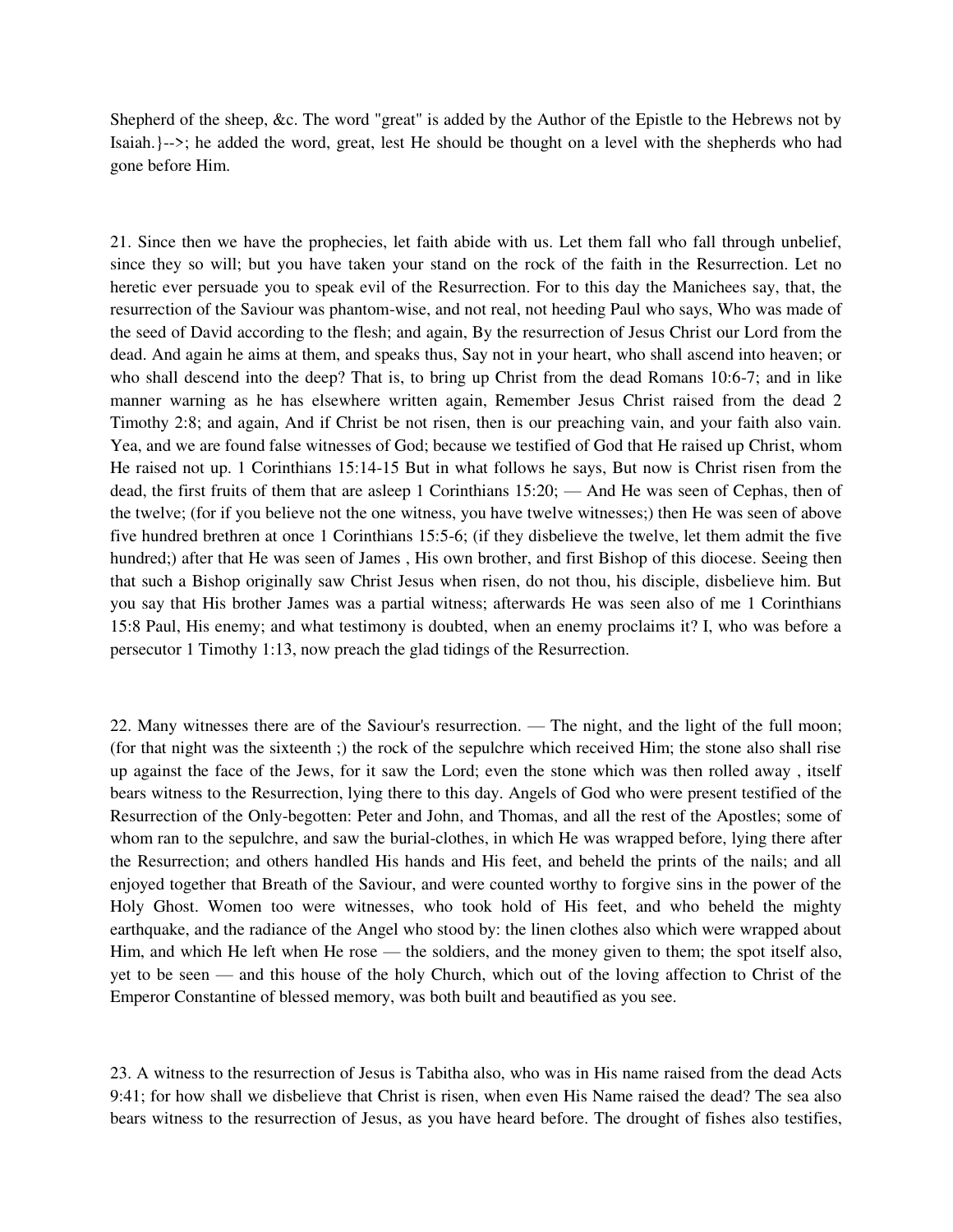and the fire of coals there, and the fish laid thereon. Peter also bears witness, who had erst denied Him thrice, and who then thrice confessed Him; and was commanded to feed His spiritual sheep. To this day stands Mount Olivet, still to the eyes of the faithful all but displaying Him Who ascended on a cloud, and the heavenly gate of His ascension. For from heaven He descended to Bethlehem, but to heaven He ascended from the Mount of Olives ; at the former place beginning His conflicts among men, but in the latter, crowned after them. You have therefore many witnesses; you have this very place of the Resurrection; you have also the place of the Ascension towards the east; you have also for witnesses the Angels which there bore testimony; and the cloud on which He went up, and the disciples who came down from that place.

24. The course of instruction in the Faith would lead me to speak of the Ascension also; but the grace of God so ordered it, that you heard most fully concerning it, as far as our weakness allowed, yesterday, on the Lord's day; since, by the providence of divine grace, the course of the Lessons in Church included the account of our Saviour's going up into the heavens ; and what was then said was spoken principally for the sake of all, and for the assembled body of the faithful, yet especially for your sake. But the question is, did you attend to what was said? For you know that the words which come next in the Creed teach you to believe in Him Who rose again the third day, and ascended into Heaven, and sat down on the right hand of the Father. I suppose then certainly that you remember the exposition; yet I will now again cursorily put you in mind of what was then said. Remember what is distinctly written in the Psalms, God is gone up with a shout ; remember that the divine powers also said to one another, Lift up your gates, you Princes, and the rest; remember also the Psalm which says, He ascended on high, He led captivity captive ; remember the Prophet who said, Who builds His ascension unto heaven ; and all the other particulars mentioned yesterday because of the gainsaying of the Jews.

25. For when they speak against the ascension of the Saviour, as being impossible, remember the account of the carrying away of Habakkuk: for if Habakkuk was transported by an Angel, being carried by the hair of his head , much rather was the Lord of both Prophets and Angels, able by His own power to make His ascent into the Heavens on a cloud from the Mount of Olives. Wonders like this you may call to mind, but reserve the preeminence for the Lord, the Worker of wonders; for the others were borne up, but He bears up all things. Remember that Enoch was translated Hebrews 11:5; but Jesus ascended: remember what was said yesterday concerning Elias, that Elias was taken up in a chariot of fire 2 Kings 2:11; but that the chariots of Christ are ten thousand-fold even thousands upon thousands : and that Elias was taken up, towards the east of Jordan; but that Christ ascended at the east of the brook Cedron: and that Elias went as into heaven ; but Jesus, into heaven: and that Elias said that a double portion in the Holy Spirit should be given to his holy disciple; but that Christ granted to His own disciples so great enjoyment of the grace of the Holy Ghost, as not only to have It in themselves, but also, by the laying on of their hands, to impart the fellowship of It to them who believed.

26. And when you have thus wrestled against the Jews — when you have worsted them by parallel instances, then come further to the pre-eminence of the Saviour's glory; namely, that they were the servants, but He the Son of God. And thus you will be reminded of His pre-eminence, by the thought that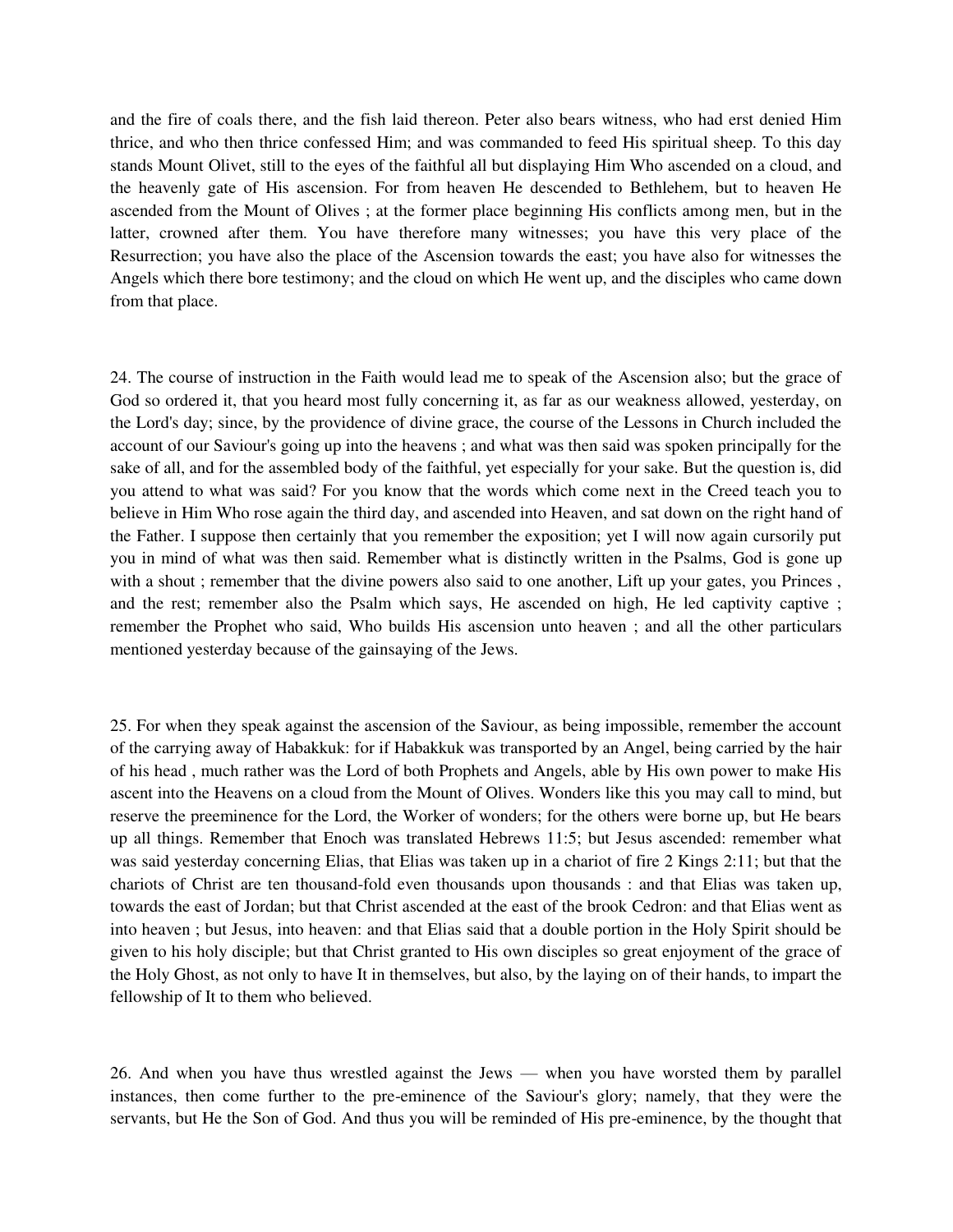a servant of Christ was caught up to the third heaven. For if Elias attained as far as the first heaven, but Paul as far as the third, the latter, therefore, has obtained a more honourable dignity. Be not ashamed of your Apostles; they are not inferior to Moses, nor second to the Prophets; but they are noble among the noble, yea, nobler still. For Elias truly was taken up into heaven; but Peter has the keys of the kingdom of heaven, having received the words, Whatsoever you shall loose on earth shall be loosed in heaven. Matthew 16:19 Elias was taken up only to heaven; but Paul both into heaven, and into paradise (for it behooved the disciples of Jesus to receive more manifold grace), and heard unspeakable words, which it is not lawful for man to utter. But Paul came down again from above, not because he was unworthy to abide in the third heaven, but in order that after having enjoyed things above man's reach, and descended in honour, and having preached Christ, and died for His sake, he might receive also the crown of martyrdom. But I pass over the other parts of this argument, of which I spoke yesterday in the Lord's-day congregation; for with understanding hearers, a mere reminder is sufficient for instruction.

27. But remember also what I have often said concerning the Son's sitting at the right hand of the Father; because of the next sentence in the Creed, which says, and ascended into Heaven, and sat down at the right hand of the Father. Let us not curiously pry into what is properly meant by the throne; for it is incomprehensible: but neither let us endure those who falsely say, that it was after His Cross and Resurrection and Ascension into heaven, that the Son began to sit on the right hand of the Father. For the Son gained not His throne by advancement ; but throughout His being (and His being is by an eternal generation ) He also sits together with the Father. And this throne the Prophet Esaias having beheld before the incarnate coming of the Saviour, says, I saw the Lord sitting on a throne, high and lifted up Isaiah 6:1 , and the rest. For the Father no man has seen at any time John 1:18 , and He who then appeared to the Prophet was the Son. The Psalmist also says, Your throne is prepared of old; You are from everlasting . Though then the testimonies on this point are many, yet because of the lateness of the time, we will content ourselves even with these.

28. But now I must remind you of a few things out of many which are spoken concerning the Son's sitting at the right hand of the Father. For the hundred and ninth Psalm says plainly, The Lord said to my Lord, Sit on My right hand, until I make Your enemies Your footstool. And the Saviour, confirming this saying in the Gospels, says that David spoke not these things of himself, but from the inspiration of the Holy Ghost, saying, How then does David in the Spirit call Him Lord, saying, The Lord said to my Lord, Sit on My right hand Matthew 22:43? And the rest. And in the Acts of the Apostles, Peter on the day of Pentecost standing with the Eleven Acts 2:34, and discoursing to the Israelites, has in very words cited this testimony from the hundred and ninth Psalm.

29. But I must remind you also of a few other testimonies in like manner concerning the Son's sitting at the right hand of the Father. For in the Gospel according to Matthew it is written, Nevertheless, I say unto you, Henceforth you shall see the Son of Man sitting on the right hand of power Matthew 26:64, and the rest: in accordance with which the Apostle Peter also writes, By the Resurrection of Jesus Christ, who is on the right hand of God, having gone into heaven. 1 Peter 3:22 And the Apostle Paul, writing to the Romans, says, It is Christ that died, yea rather, that is risen again, who is even at the right hand of God.